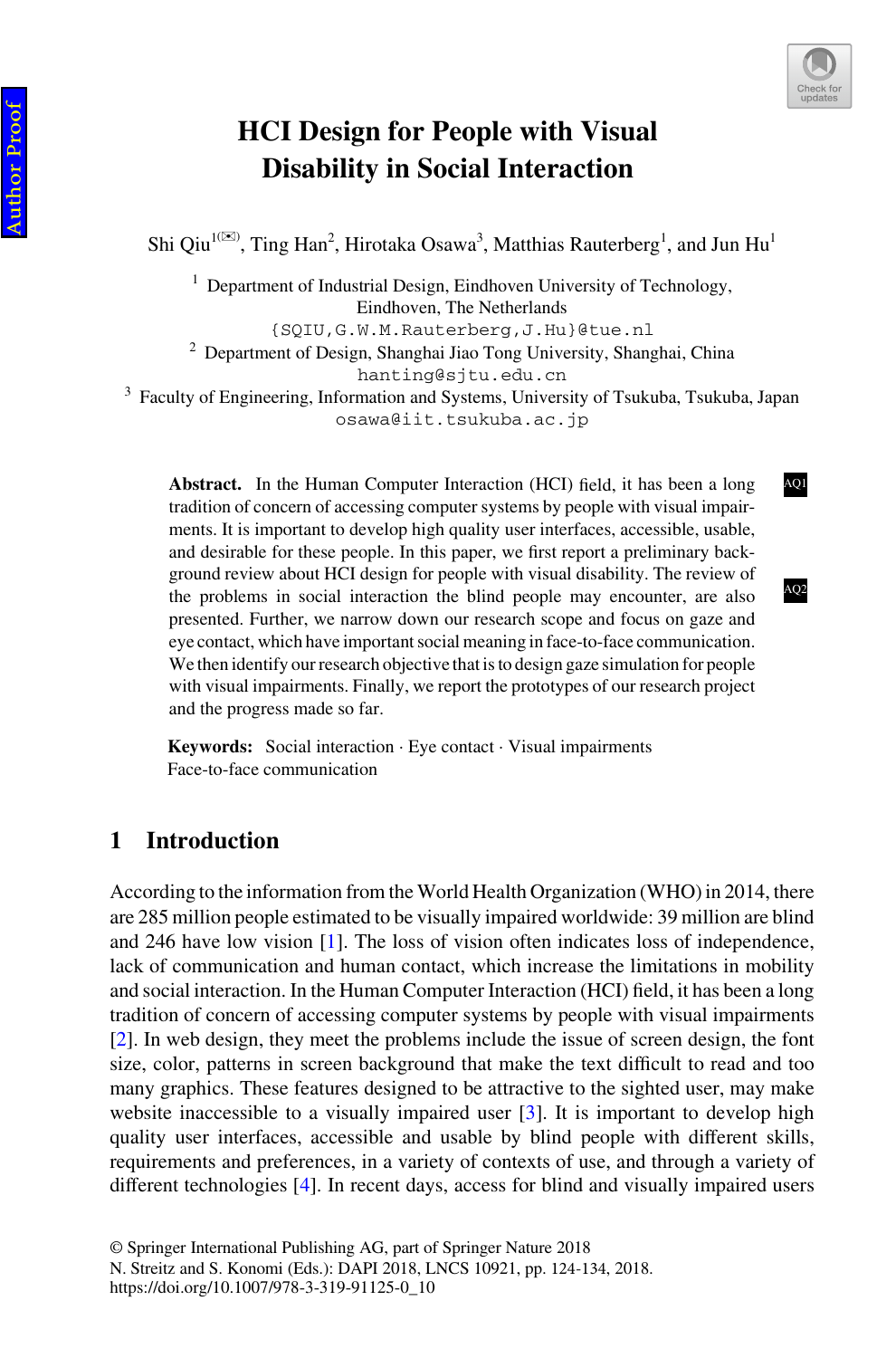to computer systems is gradually improving. Some of the obstacles that impeded blind people to have access to computer systems are solved by using screen reader software, voice synthesis, speech recognition, Braille and tactile displays etc. [[5\]](#page-9-0).

# **2 HCI Design for Blind People**

In this section, a preliminary background review about HCI design for blind people is presented. We conducted this review for the general understanding of the current assis‐ tive technologies and applications for blind people in HCI field. A search on Google Scholar was conducted in March. 2014, using the following key terms: "HCI design", "assistive technology", "accessibility", and "blind people". This search returned 46 results, on which we carried out ancestor and descendent search trying to identify related papers introducing assistive technologies for people with visual impairments. Based on the abstracts, eventually 15 papers  $[6–20]$  $[6–20]$  $[6–20]$  were selected. We use hearing and touch senses (two of the five senses of human), to categorize and report relevant assistive applications based on the user interfaces. There are two categories: (a) the auditory assistive systems to help blind people in navigation, social networking, photography, and others. [[6–13\]](#page-9-0); (b) help blind people in the areas of tactile navigation, Braille, and touch graphics  $[14–20]$  $[14–20]$ . We paid particular attention to three perspectives of these papers: motivation, system implementation, and evaluation.

### **2.1 Auditory Assistive Systems**

Papers in this category report on the auditory assistive systems to help blind people in navigation, social networking, photography, and others. Table 1 summarizes auditory assistive systems reviewed in this section.

| Function            | Application              | Evaluation                      |
|---------------------|--------------------------|---------------------------------|
| Auditory navigation | Cross watch $[6]$        | Usability evaluation $(N = 2)$  |
|                     | Travel aid [7]           | Usability evaluation $(N = 4)$  |
| Social networking   | Facebook [8]             | Usability evaluation $(N = 15)$ |
|                     | Vizwiz social [9]        | Field experiment $(N = 23)$     |
| Photography         | Easy snap $[10]$         | Usability evaluation $(N = 6)$  |
|                     | Portrait frame [10]      | Usability evaluation $(N = 15)$ |
| <b>Others</b>       | Conversation [11]        | No evaluation                   |
|                     | Mathematics [12]         | Usability evaluation $(N = 5)$  |
|                     | Museum guide $[13]$      | No evaluation                   |
|                     | Shopping products $[13]$ | No evaluation                   |

**Table 1.** Auditory assistive systems.

# **Auditory Navigation**

Urban intersections are dangerous for the blind people's travel. They need to enter the crosswalk in the right direction and avoid walking outside of it, which becomes a difficult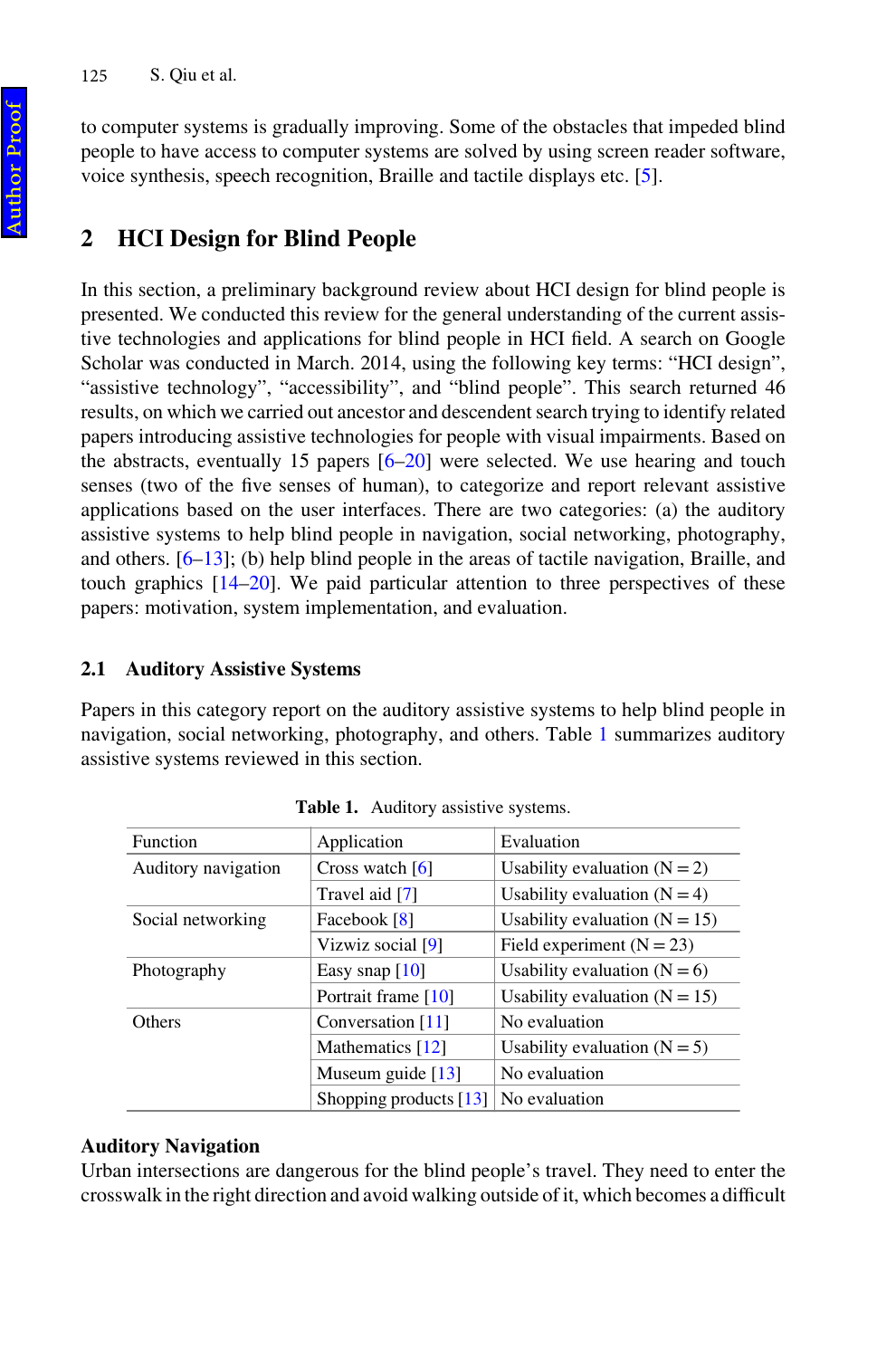task for them. In order to solve this problem, a "Crosswatch" system was developed by Ivanchenko et al. [[6\]](#page-9-0), using computer vision to provide information about the location and orientation of the crosswalks to the blind users. When a blind user holds a camera phone to walk through the intersection, the system can detect the crosswalks and send an audio tone to her immediately. In the usability evaluation, two blind participants demonstrated the feasibility of the system by comparing two experimental conditions: the system with and without audio feedback. They were better able to use the "Cross‐ watch" system provided the audio feedback.

Dunai et al. [\[7\]](#page-9-0) developed a system as a travel aid for the blind users. It consists of two stereo cameras mounted in a helmet and a portable computer for processing the environmental information (Fig. 1). The system can detect the static and dynamic objects from surroundings and transform them into acoustical signals. Four totally blind partic‐ ipants participated in the user experiment to evaluate the usability of this system. Two experimental settings were proposed: the first was blind participants asked to stay in a static position, and the second was to follow the moving object. Experimental results demonstrated that the blind participants were able to control and navigate the system in both familiar and unfamiliar environments. Better results were obtained when the subject was static and the objects were moving around in the area within a diameter of 30 cm.



**Fig. 1.** Real-time assistance prototype [[7](#page-9-0)].

#### **Social Networking**

The increasing awareness and concern for accessibility has motivated HCI researchers and developers to claim that mobile user interface should be simpler and more accessible to blind users used screen readers. However, it is reported that blind users still have difficulties to access Facebook and seldom empirical data demonstrate this problem. In response to this, Wentz and Lazar [[8](#page-9-0)] collected empirical data from fifteen blind participants, who participated in the evaluation of "Facebook Desktop" and "Facebook Mobile". Five usability tasks were compared between "Facebook Desktop" and "Facebook Mobile" (e.g. opening and logging into a Facebook account and uploading a picture to a Facebook account). The results indicated that although the user interface of "Facebook Mobile" was missing some features and not consisted with the user interface of "Facebook Desktop", it was more usable than "Facebook Desktop".

Generally, the blind people seek information by the assistance of their family members or friends. If they ask visual questions to their social networks, they can increase the feelings of independence and security. Based on this research motivation, Brady et al. [[9\]](#page-9-0) implemented VizWiz Social, an iPhone app, to enable blind users to ask questions to either the crowd or friends. Twenty three blind participants participated in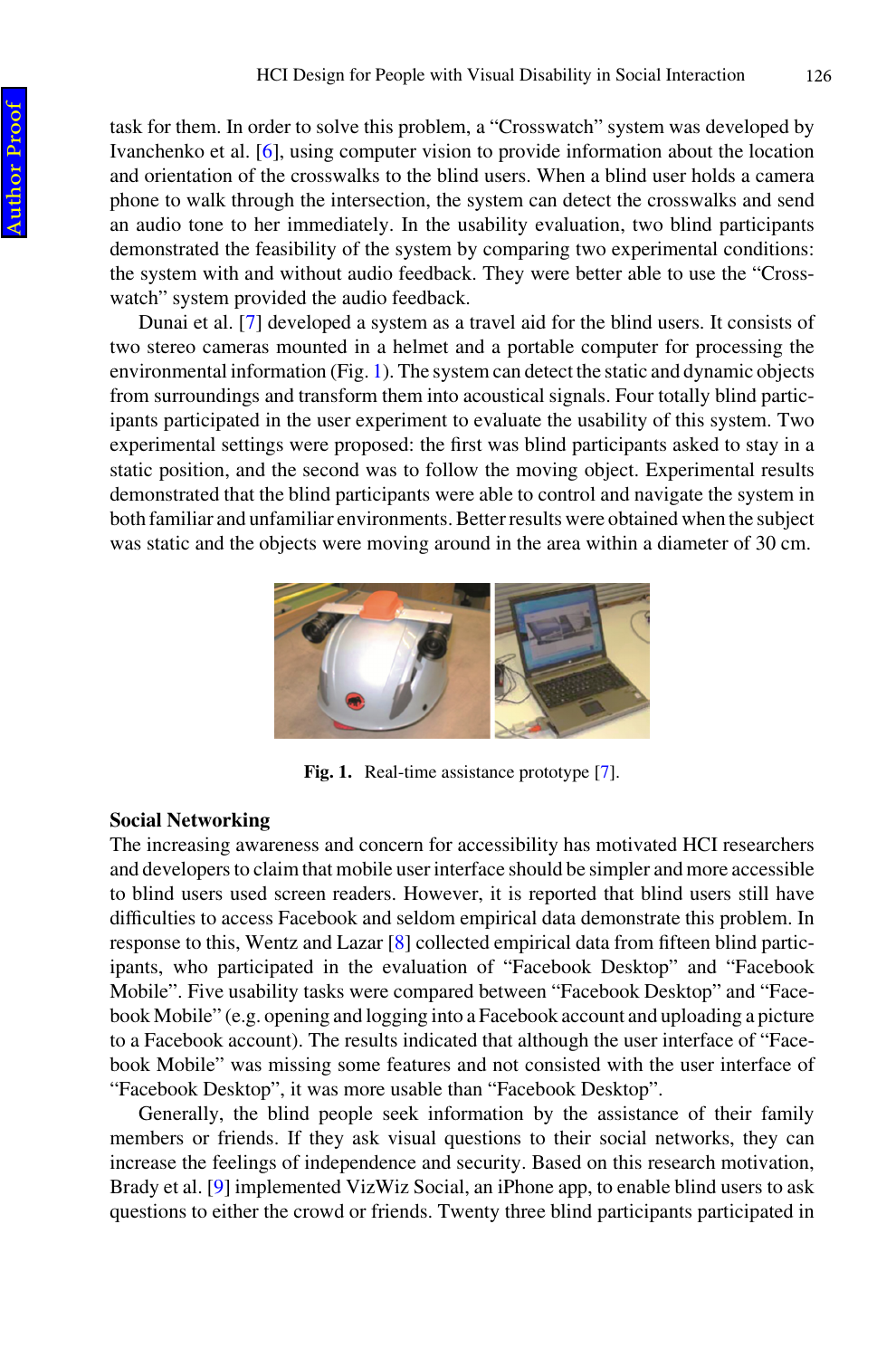the field experiment to identify the potentiality of using VizWiz Social. The comments from the participants indicated that they were reluctant to bother their social networks with questions, possibly due to the reason that they were not willing to give an impression of being helpless.

#### **Photography**

Based on an online survey with 118 blind people, Jayant et al. [[10\]](#page-9-0) demonstrated that blind people took photographs for the same reasons as sighted people (e.g. record important events and share experiences). Based on these findings, Jayant et al. [\[10](#page-9-0)] introduced an application namely EasySnap, to provide audio feedback to help blind users take pictures of objects and people. Six blind participants participated in the usability test to explore the effectiveness of EasySnap. Most of them agreed that Easy-Snap helped their photography and found it was easy to use.

Furthermore, a group portrait application namely PortraitFramer was designed based on the Android platform [\[10](#page-9-0)]. The blind user can be told how many faces are in the camera's sight (Fig. 2). Fifteen blind and low-vision participants participated in an indepth study and demonstrated that they could understand how to successfully use the application in a short time.



(a) Original Photo (b) With Framing Boxes (c) High Contrast Faces



#### **Others**

Nishimoto and Watanabe [[11\]](#page-9-0) implemented a lunch delivery web system for blind people. To decrease their mental workload for selection, researchers observed the effec‐ tive communication for ordering from the menu between two blind people. Based on the analysis of their dialogue, a prototype system was developed, which consists of three steps by speech: rough selection, selection of favorites, and final selection.

Bernareggi and Brigatti [[12\]](#page-9-0) introduced a speech input technique to enable the blind users to write mathematical documents. The system was tested by five blind participants and each of them was asked to complete four tasks of inserting mathematical expres‐ sions. All tasks were completed by typing on a keyboard and later by speech input. The results demonstrated that the execution time for speech input was faster than typing with complex short-cut keys.

A barcode-based system was implemented to help blind users identify objects in the environment [\[13\]](#page-9-0). The QR code (two-dimensional barcode) is affixed to the object that the blind user wants to know more information about. A camera phone with QR reader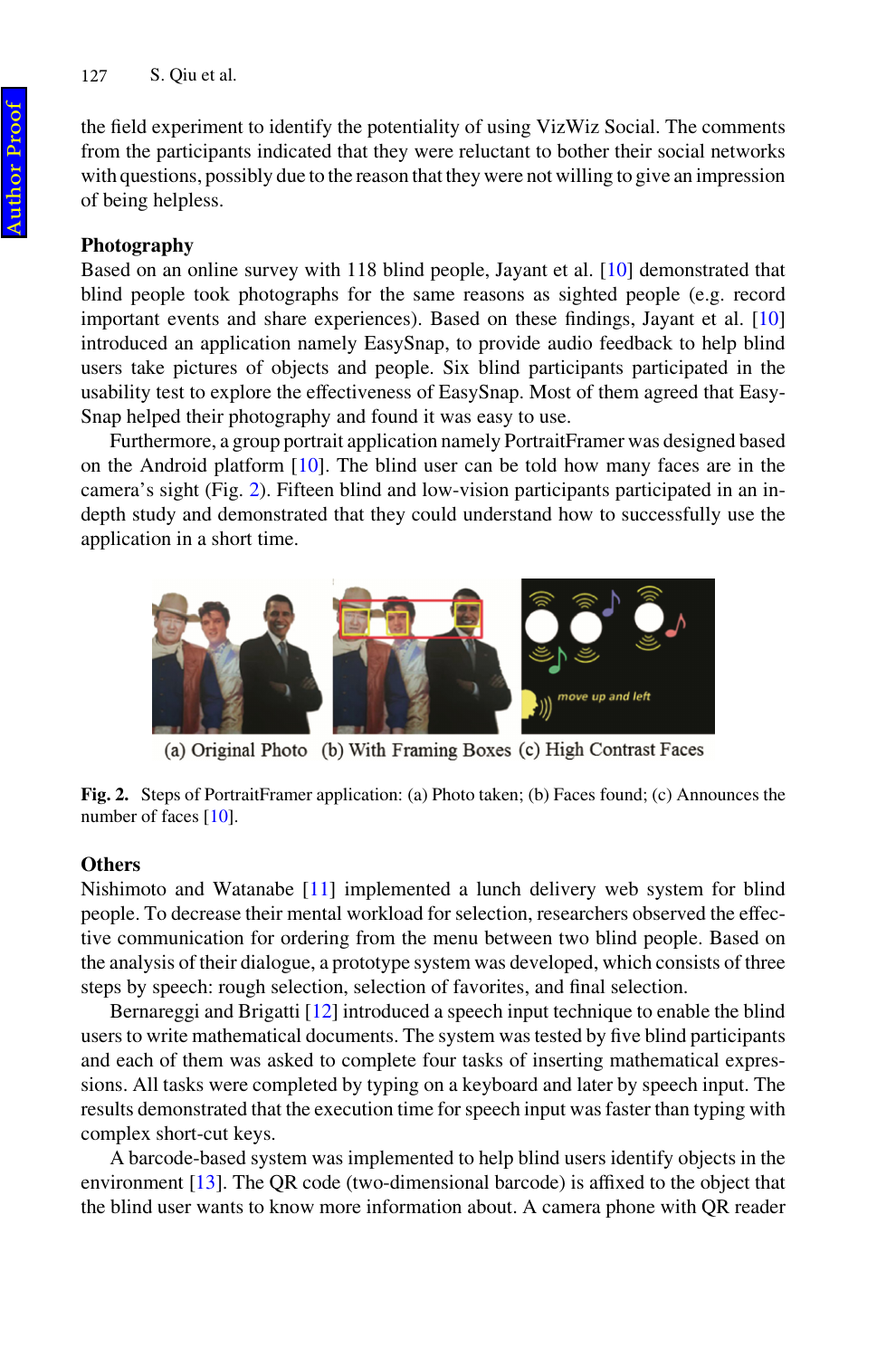software decodes the barcode to a URL and directs the phone's browser to get an audio file from the website, containing a verbal description of the object. Two potential scenarios were identified to get benefits from the system: museum and shopping, where it could provide auditory guide for blind people.

### **2.2 Tactile Assistive Systems**

In this category, the papers report on tactile assistive systems that help blind people in the areas of tactile navigation, Braille, and touch graphics. Table 2 summarizes tactile assistive systems reviewed in this section.

| <b>Function</b>   | Application                                                | Evaluation                                                            |  |
|-------------------|------------------------------------------------------------|-----------------------------------------------------------------------|--|
| Tactile           | Vibrotactile helmet [14]                                   | No evaluation                                                         |  |
| navigation        | Virtual environment [15]                                   | Usability evaluation $(N = 5)$                                        |  |
| <b>Braille</b>    | Braille window system [16]                                 | Usability evaluation $(N = 8)$                                        |  |
|                   | V-Braille $[17]$                                           | No evaluation                                                         |  |
| Touch<br>graphics | System of tactile photo/portrait<br>[18]                   | No evaluation                                                         |  |
|                   | Haptic gray scale image [19]                               | Usability evaluation by 20 blind<br>and blindfolded participants      |  |
|                   | <b>Fingertip Guiding Manipulator</b><br>$\lceil 20 \rceil$ | Usability evaluation by 18<br>blindfolded and 2 blind<br>participants |  |

**Table 2.** Tactile assistive systems.

# **Tactile Navigation**

To avoid for blind people's collision, and for workers in low-light environments, Mann et al. [\[14](#page-10-0)] presented a navigation system, using a range camera and an array of vibration actuators built into a helmet (Fig. [3\)](#page-5-0). The blind person wears the Kinect range camera on the helmet and the camera can be kept in motion rather than stationary. Six vibration actuators of the helmet are positioned along that person's forehead to provide the corre‐ sponding haptic feedbacks. From varying degrees of the haptic feedbacks from the vibration actuators, the blind user can clearly understand the depth in the surroundings.

Spatial information is not accessible for blind people, so some learning tools are provided as a preparation for navigation before going out to the real environment. In response to this research context, Huang [[15\]](#page-10-0) presented a learning tool of simulating a real-world environment by using 3D virtual simulation technology, to assist blind people to access non-visual spatial information. A 3D virtual environment in Stockholm was simulated by haptic and audio cues for the experimental study. Five blind participants explored the building in 3D virtual environment to find different locations. The qualitative analysis of the experiment indicated that the virtual environment with both haptic and audio cues was easiest to learn, then the condition with haptic and the last one was the condition with audio.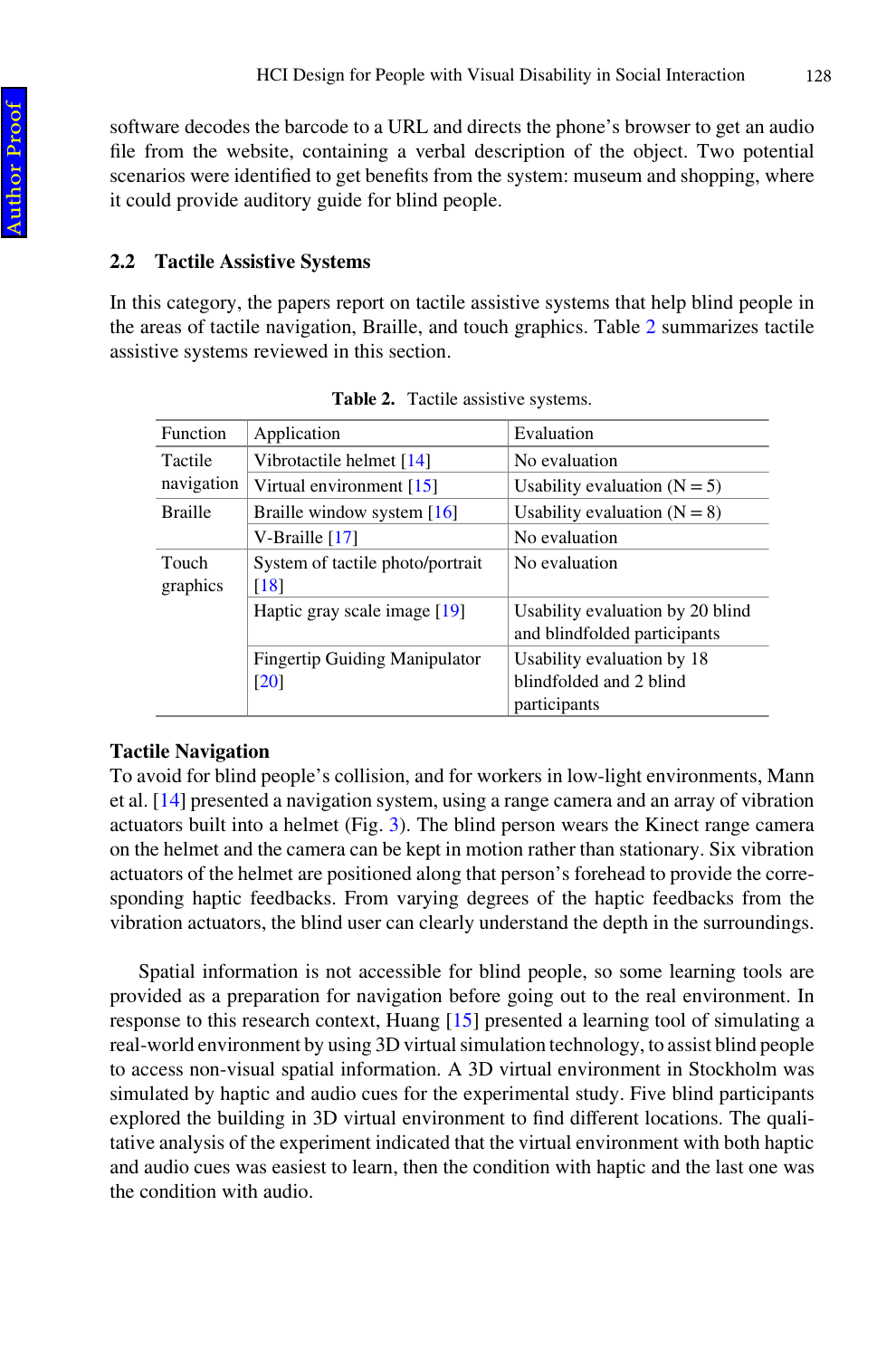<span id="page-5-0"></span>

Fig. 3. Kinect range camera and six vibration actuators on a helmet [\[14](#page-10-0)].

#### **Braille**

Recent window systems present lavish information in a graphic layout. Thus, the textonly access of a standard Braille device is no longer sufficient to enable the blind people to access the window systems. Prescher et al. [\[16](#page-10-0)] presented a two-dimension Braille Window System (BWS) based on a tactile display. This tactile display consists of a pinmatrix of six separate regions, to enable the blind person to receive different types of information simultaneously. The primary region among six can be shown in text- or graphics-based manners through four different views. In user experiment, eight blind participants aimed at examining the intuitiveness of operating BWS, and the usability of the system. They confirmed the concept of the Braille windows, regions and views and demonstrated that it provided an efficient way for the interaction.

Braille devices play an important role to enable blind people to access information from the computer systems. Völkel et al. [\[17](#page-10-0)] implemented a Braille pin-matrix device, which allows presenting tactile graphics on a matrix of 60 times 120 pins. The pin-matrix device is made up of vertical Braille modules and each of them is equipped with a separate sensor and a separate actuator electronic, capable of detecting multiple points of contact.

#### **Graphics**

Although face photos/portraits information is very important in emotional lives, such information is almost inaccessible to blind people. Li et al. [\[18](#page-10-0)] proposed a prototypical system namely TactileFace, aiming at enabling blind people to access facial images by automatically creating the corresponding tactile graphics. Two important features were introduced for the desired TactileFace system: (1) Blind people were capable of accessing the system independently; (2) Tactile facial images could be created by the system in a real time.

Nikolakis et al. [\[19](#page-10-0)] proposed to develop an interactive system, converting gray images into the haptic representation. Twenty blind and blindfolded participants eval– uated the system and the results demonstrated that they could distinguish dark and light areas in the gray images and understand the simple shapes.

Yusoh et al. [\[20](#page-10-0)] developed a haptic graphic system, aiming at helping blind people create mental images of line drawings. The system is made of a fingertip guiding manipulator (FGM) with two-mode functions: the passive mode and the active mode. In the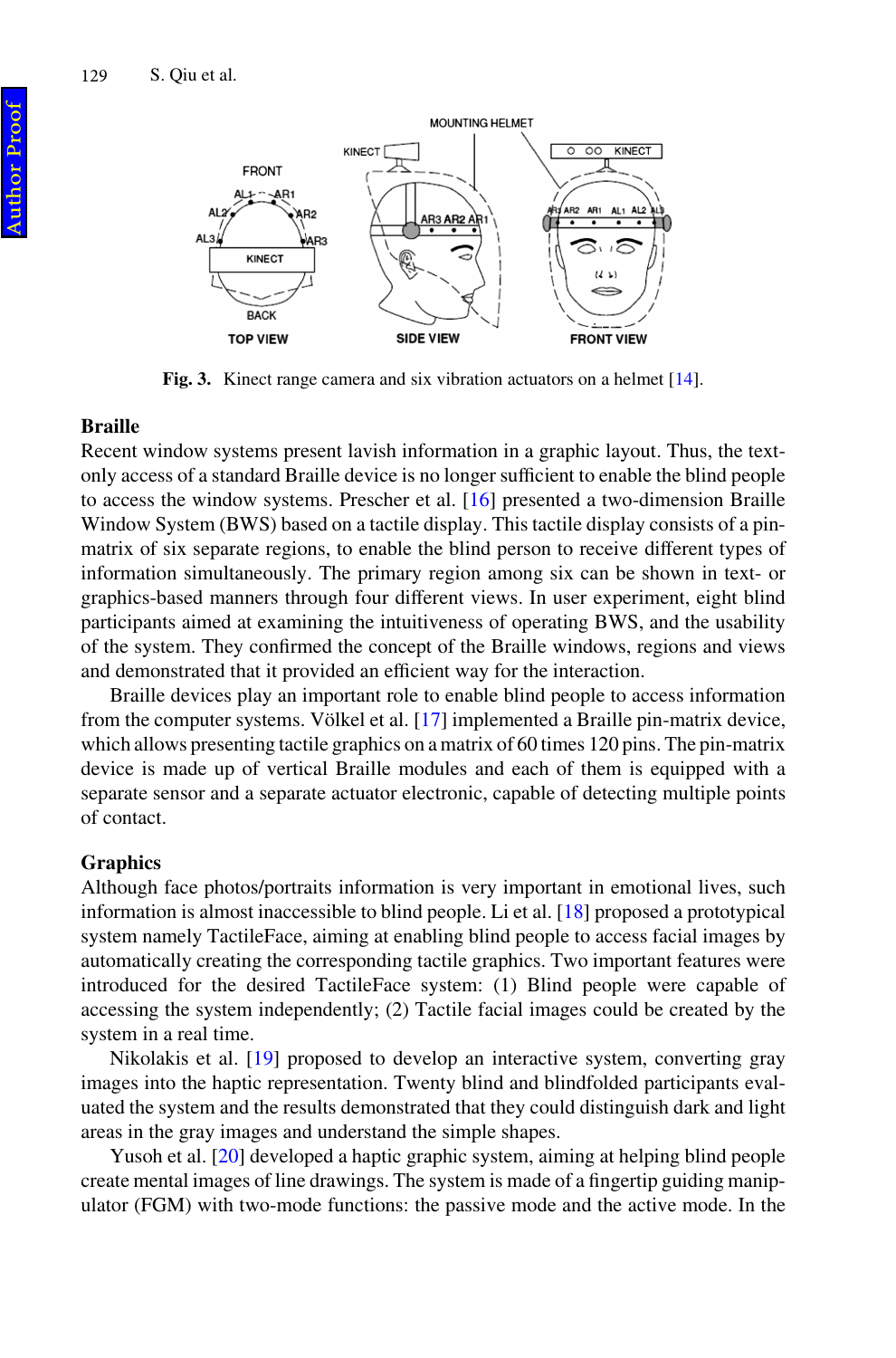active mode, the blind user's fingertip is pulled by the FGM along line drawings. In the passive mode, the blind user can freely move the fingertip in the only direction of the line drawings. In the user experiment, the blindfolded and blind participants evaluated the time consumed for the active mode and the passive mode. The results demonstrated that FGM was a helpful tool for teaching and perceiving the line drawings.

### **3 Problems in Social Interaction**

In the literature review, we gain the overview knowledge of available HCI designs for blind people. Many useful devices and systems are created to solve the practical problems that blind people encounter in their daily lives. However, HCI designs which aim to solve problems in social interaction for blind people are seldom mentioned. In faceto-face communication, blind people are more introverted, submissive, and less confi‐ dent due to the sighted control. They have the poor social adaption [\[21](#page-10-0)]. The impatience, discomfort, or intolerance of the sighted is the other important factor in determining the level of the involvement for the blind person [\[22](#page-10-0)].

Kemp [\[23](#page-10-0)] investigated social interaction of blind people by controlled, experimental methods. In the experiment, 30 blind and 30 sighted participants were formed into three groups: 10 blind-blind pairs, 10 blind-sighted pairs, and 10 sighted-sighted pairs. Each pair was videotaped while participating in 15-min discussion sessions. Subsequent ratings were made on such dimensions as style, synchrony, and content of interchanges. The impression formation questionnaire was adopted before and after discussions on the accuracy, confidence, and quality of impression.

Several differences were found between blind and sighted people's social behaviors. For example, frequency of interruptions in blind pairs was twice as great as sighted pairs. Blind participants tended to report feelings less confident in their responses. Fewer physical gestures were observed in blind participants. Blind participants turned toward their conversation partner less often than did the sighted.

In social skills training with visually impaired people, particular interest has been the improvement of eye contact [[22\]](#page-10-0). The basis for these effort has been social psychology studies, which documented the significance of visual cues in social communication [[24, 25](#page-10-0)]. Lack of eye contact may cause sighted people to feel that they are not fully in communication [\[24](#page-10-0)]. In training, the blind person was asked to simply "look" in the direction towards a sighted person who is talking to her. However, gaze signals among sighted people are far from a simple and unnatural "look". For example, a sighted speaker consciously or unconsciously uses gaze or eye contact to communicate with the conversation partner in face-to-face communication. Through the conversation partner's eyes, she can sense interest, engagement, happiness etc.

### **4 Research Implementation**

Based on the social problem of blind people, we narrow down our research scope and focus on gaze and eye contact, which have important social meaning in face-to-face communication. Our research objective is to design an assistive system, which can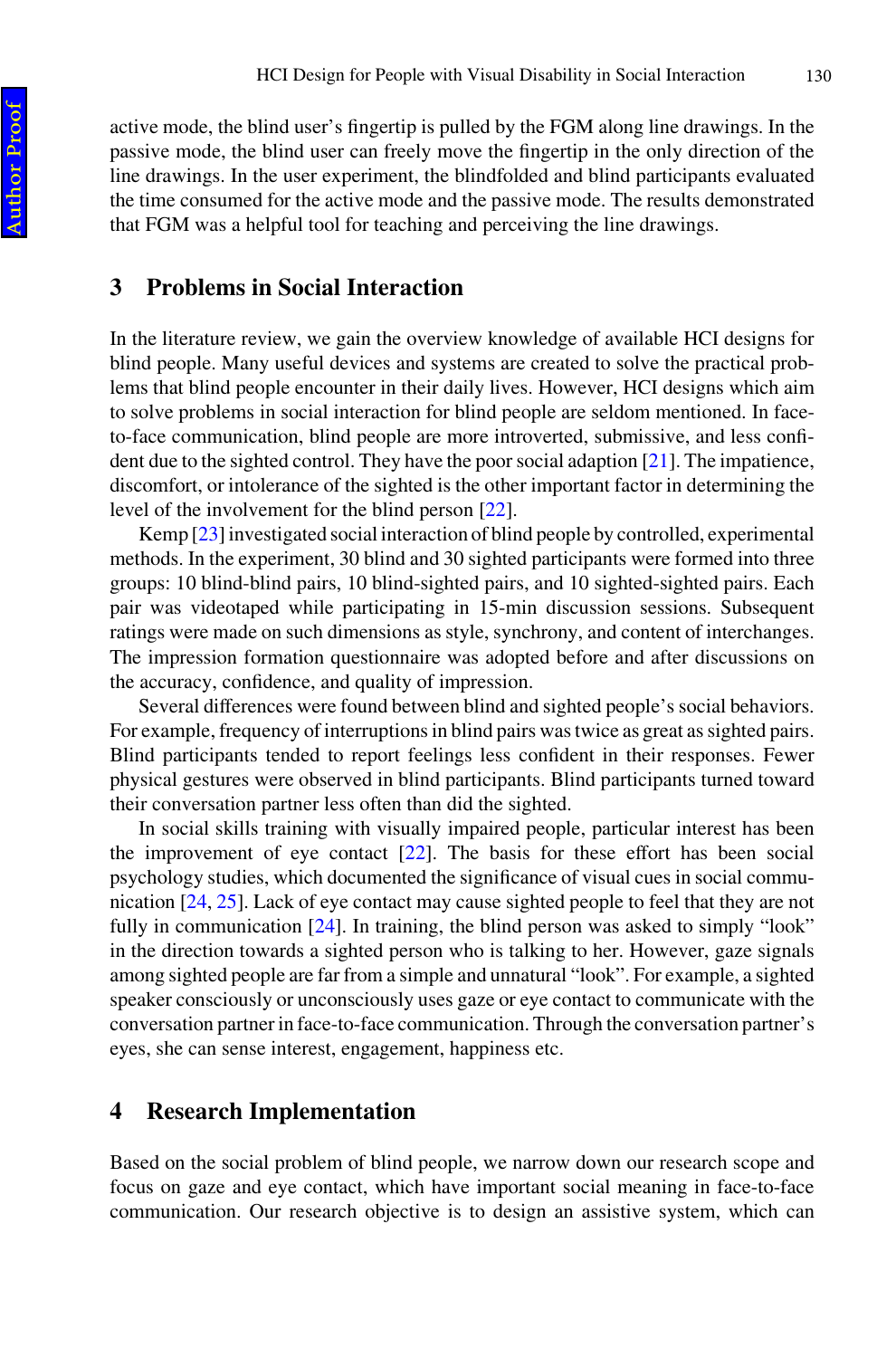simulate natural gaze for the blind person, to improve the conversation quality between the sighted and blind people in face-to-face communication.

The system is expected to have three primary functions (Fig. 4):



**Fig. 4.** Three functions of gaze simulation between blind and sighted people: (1) Feel eye gaze; (2) Send "eye gaze"; (3) Feel eye contact.

*Feel eye gaze*: By converting the gaze (visual cues) to corresponding tactile signals, the blind person can perceive eye gaze from the sighted in face-to-face communication.

*Send "eye gaze"*: A wearable glasses device is proposed to simulate the natural "eye gaze" for the blind person as a visual reaction to the sighted interlocutor.

*Feel eye contact*: After simulating natural gaze for the blind person, more precise eye-to-eye communication (eye contact) can be established between the sighted and blind people. The blind person can feel corresponding tactile signals when the "eye contact" happens.

Early in our research project, a qualitative study was conducted on nonverbal signals (gaze, facial expressions, body gestures etc.) for blind people in face-to-face communication and problems they had due to the lack of visual signals [\[25](#page-10-0)]. Based on the literature review and preliminary investigations, the research scope was narrowed down and focused on gaze signals. A conceptual design of E-Gaze glasses was proposed, aiming at creating gaze communication between the sighted and blind people in faceto-face conversations. Twenty totally blind and low vision participants were interviewed to evaluate and envision four design features of the E-Gaze [\[25](#page-10-0)].

In order to make gaze signals accessible to the blind person, we developed a prototype, namely Tactile Band. The tactile feedback enabled the blind person to feel attention (gaze signals) from the sighted and tried to enhance the level of engagement in face-toface communication [\[26](#page-10-0)]. To simulate natural gaze for blind people, we implemented a working prototype, E-Gaze glasses, an assistive device based on eye tracking. E-Gaze established the "eye contact" between the sighted and blind people in face-to-face conversations [[27\]](#page-10-0). We refined gaze behaviors of the E-Gaze and designed a gaze model that combined the eye-contact mechanism with a turn-taking strategy, which linked the eye gaze animation with the conversation flow. We further proposed an experimental design to test the E-Gaze and hypothesize that the model-driven gaze simulation can enhance the conversation quality between the sighted and blind people in the face-toface communication [[28\]](#page-10-0).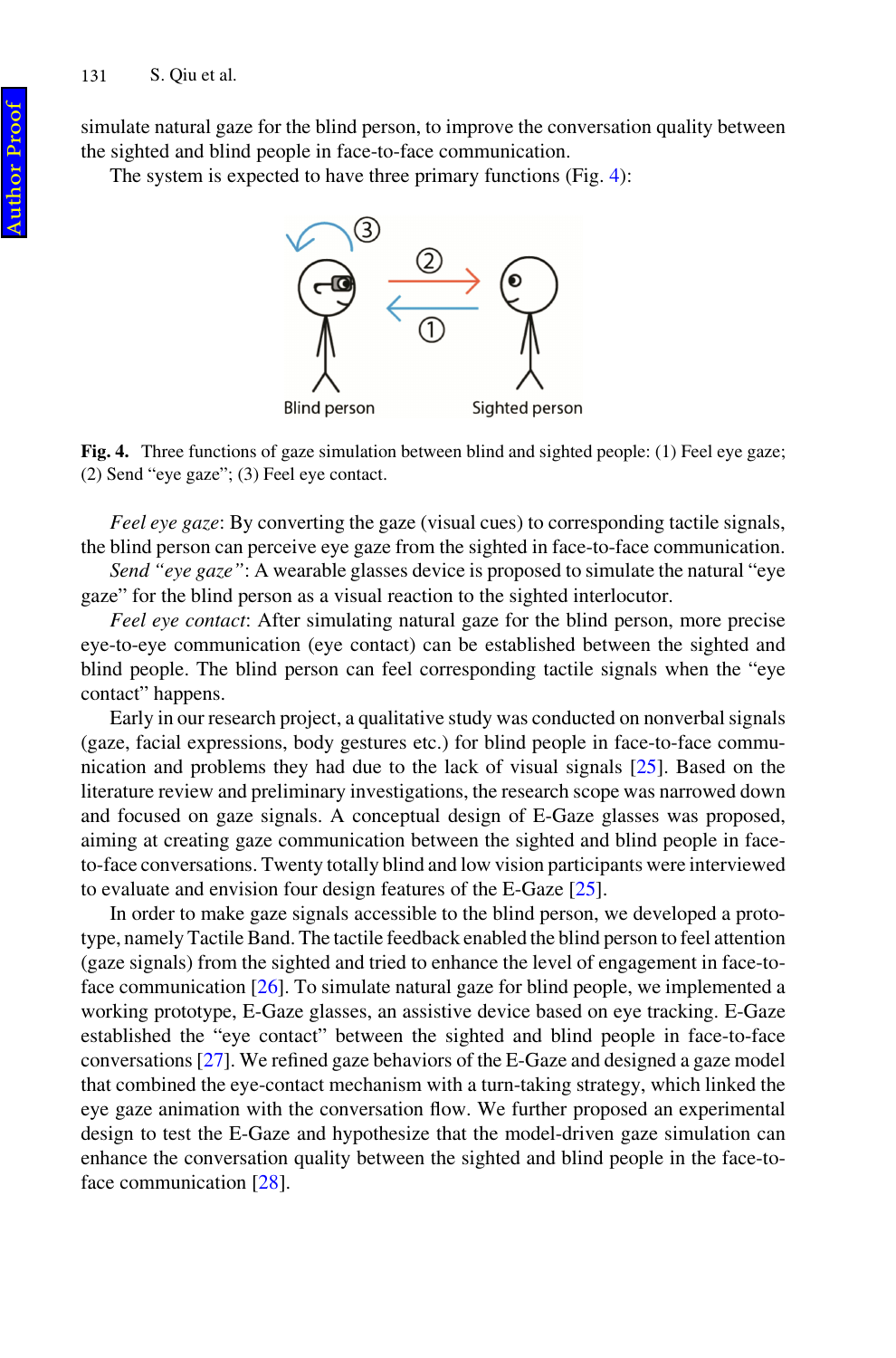In our latest E-Gaze system, we let the blind person wear both E-Gaze glasses and Tactile Wristband in the experiment, not only to enable the blind person to feel the "eye contact" from the sighted, but also to send the "e-gaze" to the sighted in a dyadic conversation. If the gaze signal from the sighted is detected to hit the eye area of the blind person, a slight vibration from the Tactile Wristband is triggered by the vibration motor. So the blind person knows that the sighted is looking at her. The overview of E-Gaze system is shown in Fig. 5.



**Fig. 5.** The overview of the E-Gaze system.

# **5 Conclusion**

In this paper, a preliminary background review about HCI design for blind people is presented. We conduct this review for the general understanding of the current assistive technologies and applications for blind people in the HCI field. Many useful devices and systems are created to solve the practical problems that blind people meet in their daily lives, but the important parts are missing: problems in social interaction, especially in face-to-face communication. The review of social problems for blind people is also presented: due to lack of gaze communication, blind people are more introverted, submissive, and less confident in face-to-face communication with sighted people. Based on the literature review and the primary study, our research objective is to design gaze simulation for people with visual impairments. Finally, we present the iterative prototypes of gaze simulation for blind people in face-to-face communication and report the implementations so far.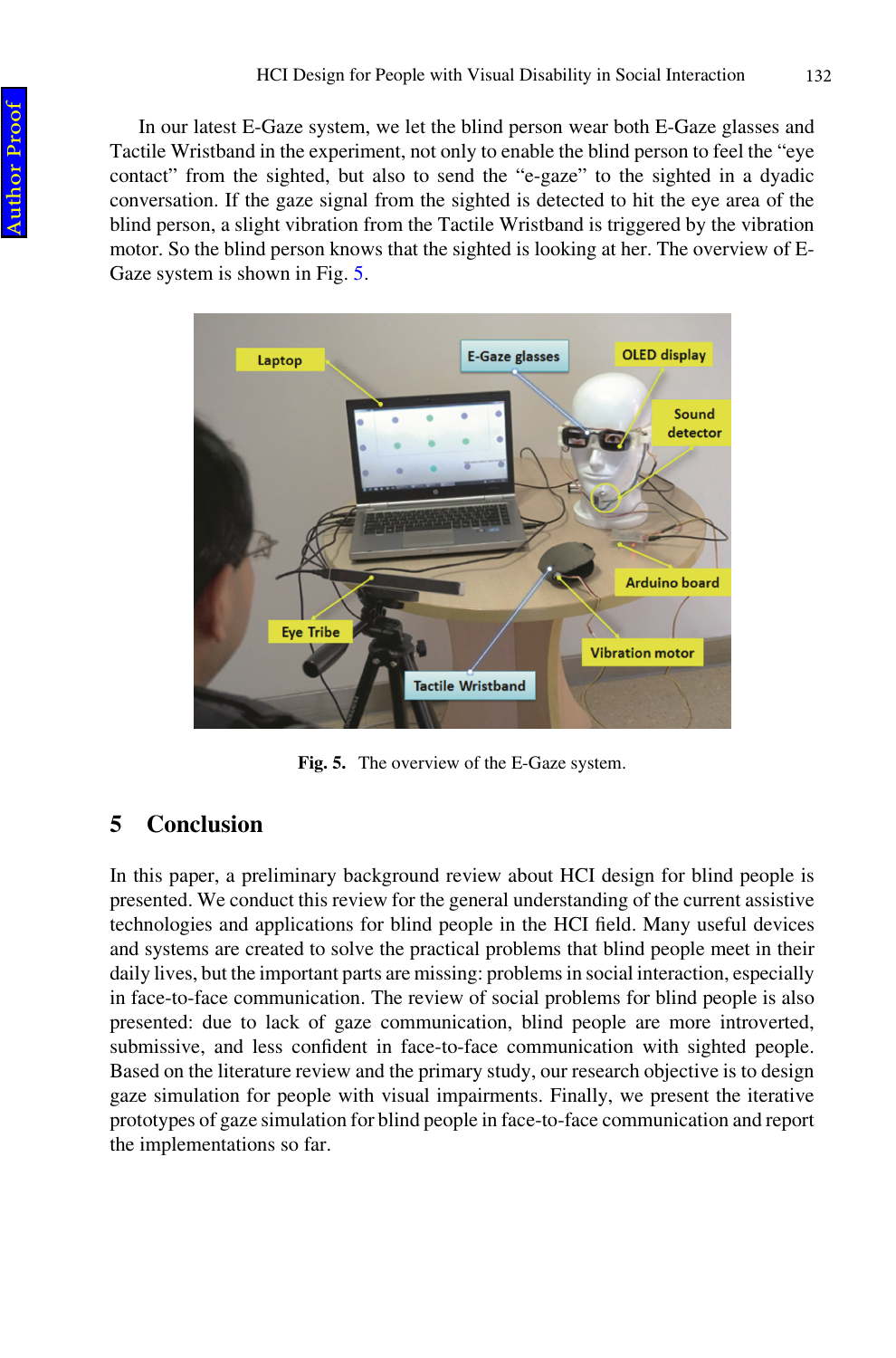<span id="page-9-0"></span>**Acknowledgments.** We thank our colleagues at the Systemic Change research group in Eindhoven University of Technology who offer suggestions and ideas for this project. This research is supported by the China Scholarship Council.

# **References**

- 1. World Health Organization. Visual impairment and blindness (2014). [http://www.who.int/](http://www.who.int/mediacentre/factsheets/fs282/en/) [mediacentre/factsheets/fs282/en/](http://www.who.int/mediacentre/factsheets/fs282/en/). Accessed August 2014
- 2. Muller, M.J., Wharton, C., McIver Jr., W.J., Laux, L.: Toward an HCI research and practice agenda based on human needs and social responsibility. In: Proceedings of the ACM SIGCHI Conference on Human Factors in Computing Systems, pp. 155–161 (1997)
- 3. Oppenheim, C., Selby, K.: Access to information on the World Wide Web for blind and visually impaired people. Aslib Proc. **51**(10), 335–345 (1999)
- 4. Stephanidis, C.: User interfaces for all: new perspectives into human-computer interaction. User Interfaces All-Concepts Methods Tools **1**, 3–17 (2001)
- 5. Iglesias, R., Casado, S., Gutierrez, T., Barbero, J.I., Avizzano, C.A., Marcheschi, S., Bergamasco, M.: Computer graphics access for blind people through a haptic and audio virtual environment. In: The 3rd IEEE International Workshop on Haptic, Audio and Visual Environments and Their Applications, HAVE 2004, Proceedings, pp. 13–18 (2004)
- 6. Ivanchenko, V., Coughlan, J., Shen, H.: Crosswatch: a camera phone system for orienting visually impaired pedestrians at traffic intersections. In: Miesenberger, K., Klaus, J., Zagler, W., Karshmer, A. (eds.) ICCHP 2008. LNCS, vol. 5105, pp. 1122–1128. Springer, Heidelberg (2008). [https://doi.org/10.1007/978-3-540-70540-6\\_168](http://dx.doi.org/10.1007/978-3-540-70540-6_168)
- 7. Dunai, L., Fajarnes, G.P., Praderas, V.S., Garcia, B.D., Lengua, I.L.: Real-time assistance prototype—a new navigation aid for blind people. In: IECON 2010-36th Annual Conference on IEEE Industrial Electronics Society, pp. 1173–1178 (2010)
- 8. Wentz, B., Lazar, J.: Are separate interfaces inherently unequal?: an evaluation with blind users of the usability of two interfaces for a social networking platform. In: Proceedings of the 2011 iConference, pp. 91–97 (2011)
- 9. Brady, E.L., Zhong, Y., Morris, M.R., Bigham, J.P.: Investigating the appropriateness of social network question asking as a resource for blind users. In: Proceedings of the 2013 Conference on Computer Supported Cooperative Work, pp. 1225–1236 (2013)
- 10. Jayant, C., Ji, H., White, S., Bigham, J.P.: Supporting blind photography. In: The Proceedings of the 13th International ACM SIGACCESS Conference on Computers and Accessibility, pp. 203–210 (2011)
- 11. Nishimoto, T., Watanabe, T.: An analysis of human-to-human dialogs and its application to assist visually-impaired people. In: Miesenberger, K., Klaus, J., Zagler, W., Karshmer, A. (eds.) ICCHP 2008. LNCS, vol. 5105, pp. 809–812. Springer, Heidelberg (2008). [https://](http://dx.doi.org/10.1007/978-3-540-70540-6_120) [doi.org/10.1007/978-3-540-70540-6\\_120](http://dx.doi.org/10.1007/978-3-540-70540-6_120)
- 12. Bernareggi, C., Brigatti, V.: Writing mathematics by speech: a case study for visually impaired. In: Miesenberger, K., Klaus, J., Zagler, W., Karshmer, A. (eds.) ICCHP 2008. LNCS, vol. 5105, pp. 879–882. Springer, Heidelberg (2008). [https://doi.org/10.1007/978-](http://dx.doi.org/10.1007/978-3-540-70540-6_131) [3-540-70540-6\\_131](http://dx.doi.org/10.1007/978-3-540-70540-6_131)
- 13. Al-Khalifa, H.S.: Utilizing QR code and mobile phones for blinds and visually impaired people. In: Miesenberger, K., Klaus, J., Zagler, W., Karshmer, A. (eds.) ICCHP 2008. LNCS, vol. 5105, pp. 1065–1069. Springer, Heidelberg (2008). [https://doi.org/10.1007/978-3-](http://dx.doi.org/10.1007/978-3-540-70540-6_159) [540-70540-6\\_159](http://dx.doi.org/10.1007/978-3-540-70540-6_159)